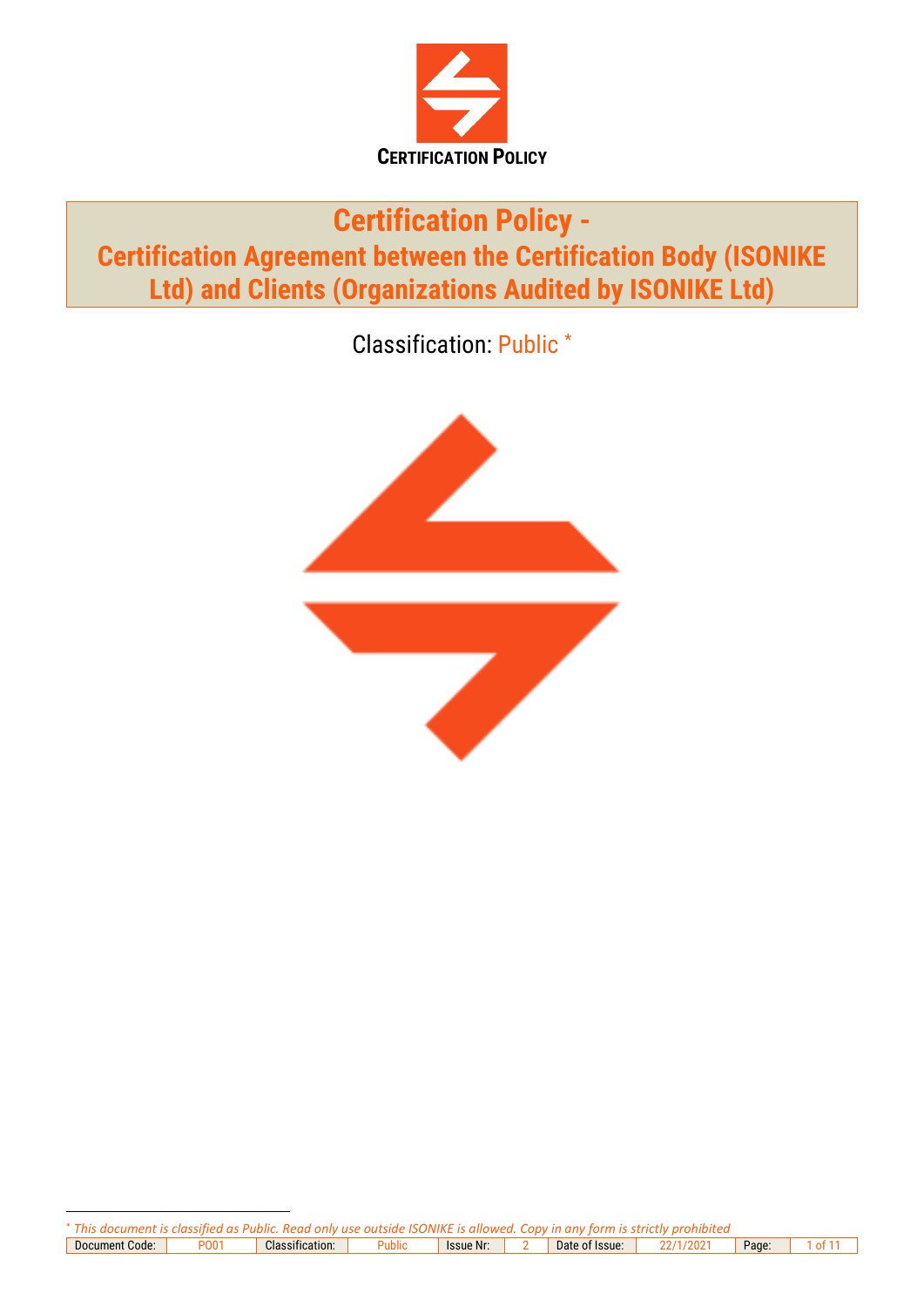

<span id="page-1-0"></span>

| $\mathbf{0}$ | <b>Table of Contents</b>                                                                                                                                                                                                                                                                                                                                                                                                                                       |  |
|--------------|----------------------------------------------------------------------------------------------------------------------------------------------------------------------------------------------------------------------------------------------------------------------------------------------------------------------------------------------------------------------------------------------------------------------------------------------------------------|--|
| 1.           |                                                                                                                                                                                                                                                                                                                                                                                                                                                                |  |
| 2.           |                                                                                                                                                                                                                                                                                                                                                                                                                                                                |  |
| 3.           |                                                                                                                                                                                                                                                                                                                                                                                                                                                                |  |
| 4.           | $\label{f:1} \mbox{Introduction} \,\, \ldots \,\, \ldots \,\, \ldots \,\, \ldots \,\, \ldots \,\, \ldots \,\, \ldots \,\, \ldots \,\, \ldots \,\, \ldots \,\, \ldots \,\, \ldots \,\, \ldots \,\, \ldots \,\, \ldots \,\, \ldots \,\, \ldots \,\, \ldots \,\, \ldots \,\, \ldots \,\, \ldots \,\, \ldots \,\, \ldots \,\, \ldots \,\, \ldots \,\, \ldots \,\, \ldots \,\, \ldots \,\, \ldots \,\, \ldots \,\, \ldots \,\, \ldots \,\, \ldots \,\, \ldots \,\,$ |  |
| 5.           |                                                                                                                                                                                                                                                                                                                                                                                                                                                                |  |
| 6.           |                                                                                                                                                                                                                                                                                                                                                                                                                                                                |  |
| 7.           |                                                                                                                                                                                                                                                                                                                                                                                                                                                                |  |
| 8.           |                                                                                                                                                                                                                                                                                                                                                                                                                                                                |  |
| 9.           |                                                                                                                                                                                                                                                                                                                                                                                                                                                                |  |
| 10.          |                                                                                                                                                                                                                                                                                                                                                                                                                                                                |  |
| 11.          |                                                                                                                                                                                                                                                                                                                                                                                                                                                                |  |
| 12.          |                                                                                                                                                                                                                                                                                                                                                                                                                                                                |  |
| 13.          |                                                                                                                                                                                                                                                                                                                                                                                                                                                                |  |
| 14.          |                                                                                                                                                                                                                                                                                                                                                                                                                                                                |  |
| 15.          |                                                                                                                                                                                                                                                                                                                                                                                                                                                                |  |
| 16.          |                                                                                                                                                                                                                                                                                                                                                                                                                                                                |  |
| 17.          |                                                                                                                                                                                                                                                                                                                                                                                                                                                                |  |
| 18.          |                                                                                                                                                                                                                                                                                                                                                                                                                                                                |  |
| 19.          |                                                                                                                                                                                                                                                                                                                                                                                                                                                                |  |
| 20.          |                                                                                                                                                                                                                                                                                                                                                                                                                                                                |  |
| 21.          |                                                                                                                                                                                                                                                                                                                                                                                                                                                                |  |
| 22.          |                                                                                                                                                                                                                                                                                                                                                                                                                                                                |  |
| 23.          |                                                                                                                                                                                                                                                                                                                                                                                                                                                                |  |
| 24.          |                                                                                                                                                                                                                                                                                                                                                                                                                                                                |  |
| 25.          |                                                                                                                                                                                                                                                                                                                                                                                                                                                                |  |
| 26.          |                                                                                                                                                                                                                                                                                                                                                                                                                                                                |  |
| 27.          |                                                                                                                                                                                                                                                                                                                                                                                                                                                                |  |

<span id="page-1-1"></span>P001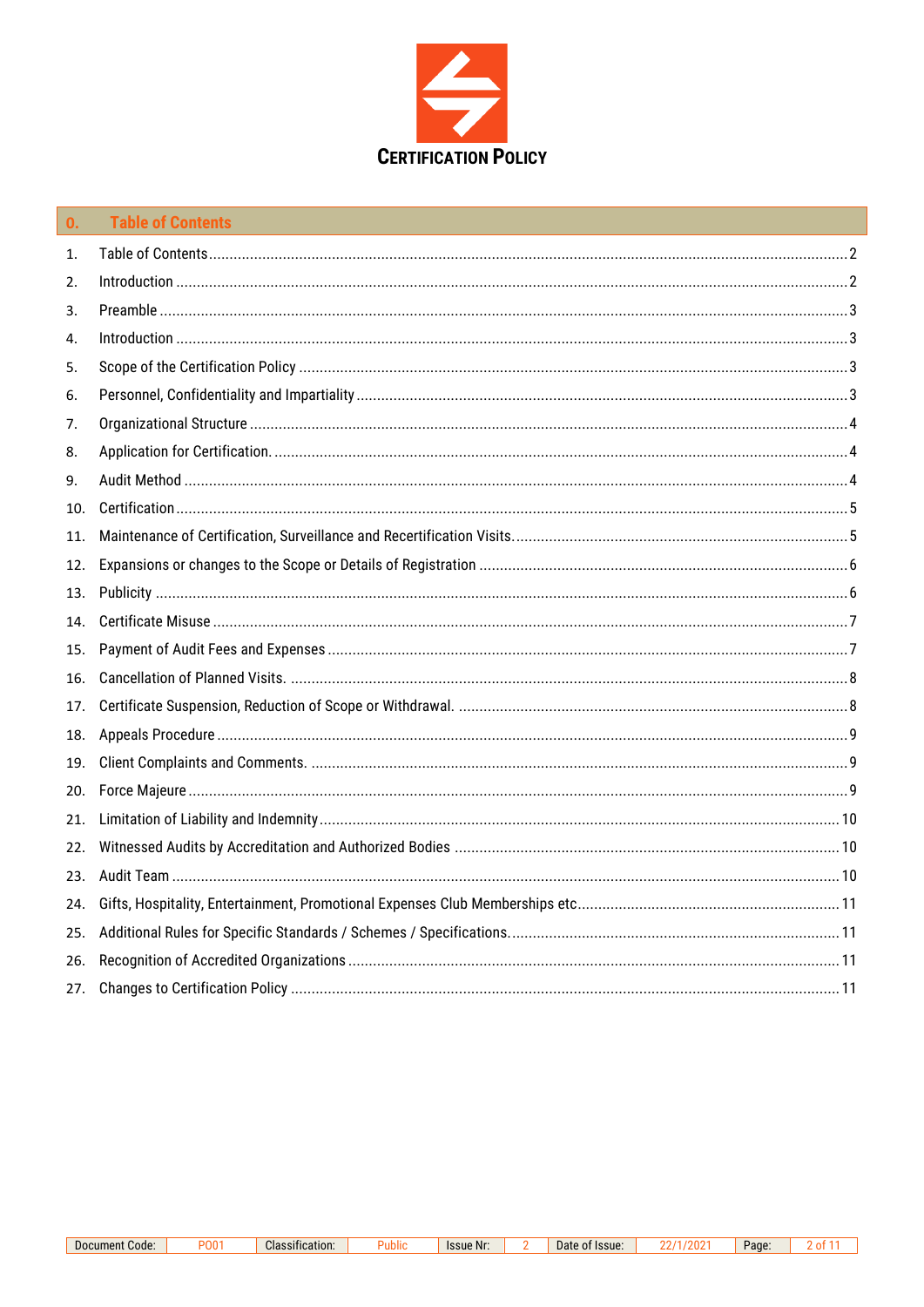

#### <span id="page-2-0"></span>**1. Preamble**

- 1.a. The purpose of this document is to communicate the **Certification Policy** of the Certification Body **ISONIKE** which in turn set out the **Certification Agreement** between ISONIKE and the Client.
- 1.b. All Clients are required to review the present document and submit their *'Application for Certification'* only if they agree to comply with the terms stated in the present Certification Policy
- 1.c. Once an *'Application for Certification'* is submitted by a Client, the Client irrevocably commits to comply with this Certification Policy and the Certification Agreement it sets out.

#### <span id="page-2-1"></span>**2. Introduction**

- 2.a. ISONIKE Ltd (hereinafter mentioned as 'ISONIKE') is a private and independent company that provides independent audit and certification services.
- 2.b. The present Certification Policy has been prepared in accordance with the Accreditation Requirements set out in the various Accreditation Standards (e.g. ISO/IEC 17021-1) and against the criteria for competence they set out. This Policy applies also to the certification outside accredited schemes.
- 2.c. ISONIKE is operating in accordance with the aforementioned accreditation requirements. On this respect, ISONIKE is the process of applying for accreditation to an Accreditation Body full member of the IAF EA MLA. Until the accreditation process is completed, ISONIKE will be providing unaccredited certificates for all schemes.
- 2.d. Certification of a management system is restricted to the management system of the client only. It is not a statement by the certification body that implies the product or service meets specified requirements.
- 2.e. Certification refers to ISONIKE only and does not include certifications with any other Organization or other Certification Body.
- 2.f. ISONIKE is fully committed to Anti-Corruption and Anti-Bribery principles and has appropriate controls in place for the avoidance of incidents. Whistleblowing to the impartiality committee is strongly encouraged
- 2.g. ISONIKE is not involved with or offer consultancy to Certification Clients.

#### <span id="page-2-2"></span>**3. Scope of the Certification Policy**

3.a. ISONIKE is a Certification Body that provides Certification Services to organizations, firms or companies (each a "Client").

- 3.b. ISONIKE may provide its services directly or, in its absolute discretion, through (a) its own employees, (b) any ISONIKE affiliated company or (c) any other person or organization, as may be entrusted by ISONIKE. Where part of the work is subcontracted to others, ISONIKE retains full responsibility for granting certification, maintaining certification, expanding or reducing the scope of certification, renewing, suspending or restoring, or withdrawing of certification and for ensuring that properly documented agreements are in place.
- 3.c. The Certification Body will notify its clients of any changes to the requirements for certification within a reasonable timeframe.
- 3.d. The client agrees to supply willing fully and freely all the necessary information to ISONIKE as required by the individual schemes.

#### <span id="page-2-3"></span>**4. Personnel, Confidentiality and Impartiality**

- 4.a. ISONIKE undertakes to provide suitably competent personnel, with ethos and integrity for all audits using its own staff or competent subcontractors.
- 4.b. Prior to engagement with any certification operations or audits, all members of ISONIKE (employees and subcontractors) are required to sign Non-Disclosure (i.e. confidentiality) agreement and impartiality statement.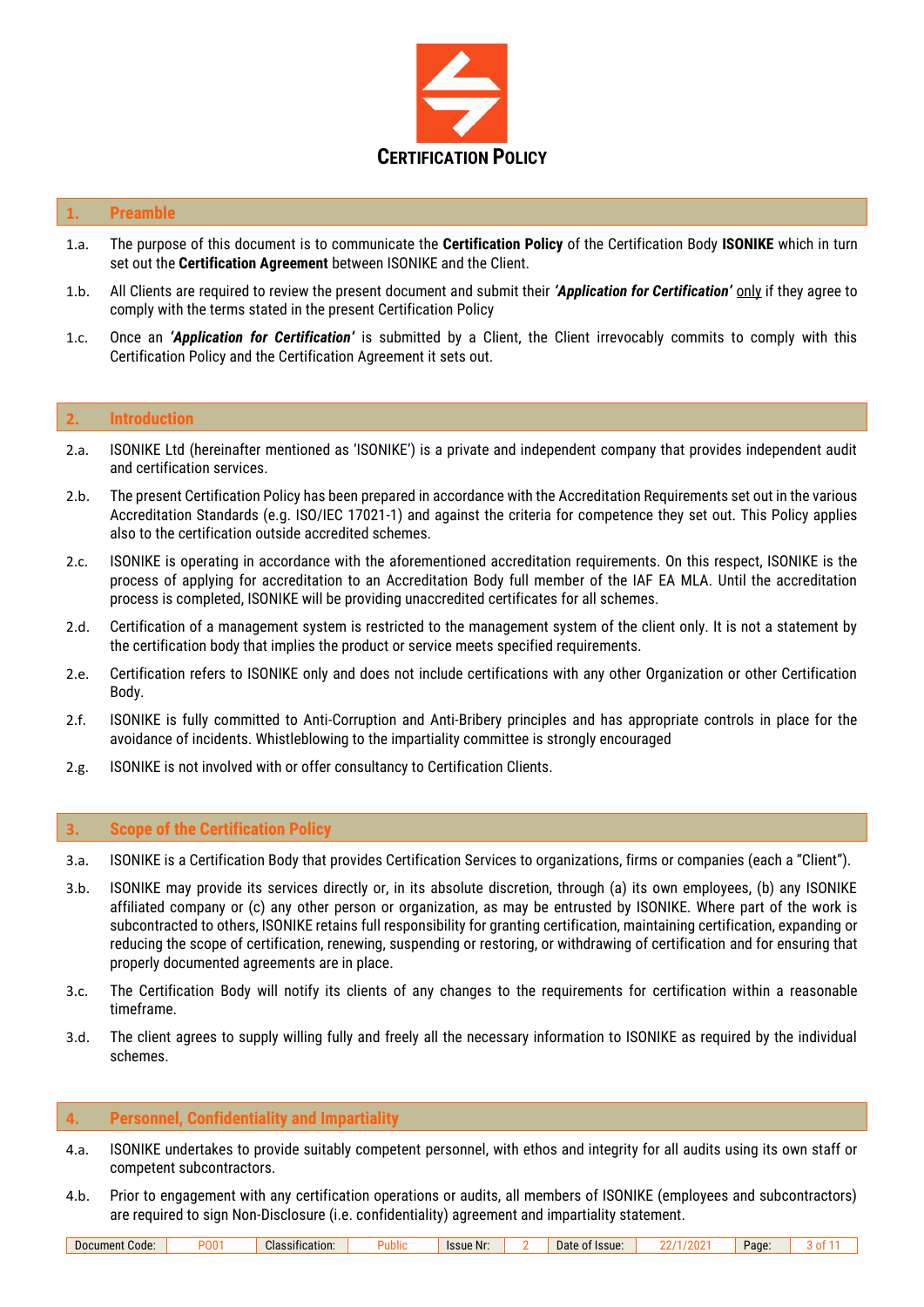

- 4.c. By means of the Non-Disclosure Agreements, the members of ISONIKE fully commit themselves to keep confidential all the information obtained during the Certification Process. To this effect, all documented information, reports and records produced as part of the audit process will remain confidential, only available to ISONIKE and the relevant Accreditation Body. Accreditation Bodies are also committed to confidentiality.
- 4.d. By means of the impartiality statement and code of ethics, the members of ISONIKE fully commit themselves to be impartial, declare any conflict prior to the audit, and actively support the ethos, anti-corruption and anti-bribery commitments of ISONIKE Ltd.
- 4.e. It is a condition of the Certification Policy that the certification process is conducted in an independent and impartial manner. **The client and the client's representative are therefore required to declare and report directly to the Impartiality Committee of ISONIKE HQ any link or relationship (commercial or personal) exists between themselves and ISONIKE members involved in the audit activities which may threaten the impartiality or independence of the certification process.**

## <span id="page-3-0"></span>**5. Organizational Structure**

5.a. A copy of the organization chart of ISONIKE, showing the responsibility and reporting structure of the organization, and documentation identifying the legal status of the Certification Body are available on request.

## <span id="page-3-1"></span>**6. Application for Certification.**

6.a. The prospective Client will need to submit a *'Questionnaire'* to ISONIKE. The prospective Client will need to record all the required information on the *'Questionnaire'.* 

Note: For particular schemes (e.g. ISO 27001) the *'Questionnaire'* may also be accompanied by *'Supplement to Questionnaire'* that also need to be completed by the client

- 6.b. On receiving a completed *'Questionnaire'* (and *'Supplement to Questionnaire'* as applicable) from the prospective Client, ISONIKE will conduct an *Application Review*, prepare and send to Applicant a '*Quotation'*. Quotations detail the audit cost for the Initial Certification Audit and each Surveillance Audit required for the Certification Cycle (3 year period – unless otherwise defined by sector schemes).
- 6.c. On acceptance of this Quotation the Client will complete the *'Application for Certification'* form and submit it to ISONIKE (Note: Clients should submit the 'Application for Certification' only when they agree and accept to comply with the present Certification Policy). ISONIKE will then invoice the client and send the Invoice for settlement to the client.
- 6.d. ISONIKE reserves the right to amend the '*Quotation'* in the event that the information (as written on the *'Questionnaire')*  change.
- 6.e. Once the *'Application for Certification'* is submitted by the Client, the Certification Body and Client have a **Certification Agreement** on the basis of the present **Certification Policy**
- 6.f. The certification project will then be allocated to a suitable audit team leader who will be the certification project manager and will make all necessary arrangements for the audit team to carry out the audit in line with ISONIKE's procedures and terms of accreditation as applicable.
- 6.g. Sufficient time before each audit, ISONIKE communicates to the client the name of and, when requested, make available background information on each member of the audit team. This is provided with sufficient time for the client to object to the appointment of any particular audit team member and for ISONIKE to reconstitute the team in response to any valid objection.

## <span id="page-3-2"></span>**7. Audit Method**

- 7.a. ISONIKE develops and communicates to the Client audit programs and audit plans prior to each audit.
- 7.b. ISONIKE will co-ordinate with the Client the dates for the conduct of the Certification Audit (Initial Audit).
- 7.c. The **Certification Audit** is carried out in three main stages (Note: the third stage is not always required):

| Code:<br>Document | וחי | Classification: | .<br>m | <b>Issue Nr:</b> |  | lssue:<br>лате |  | Page: | . . |
|-------------------|-----|-----------------|--------|------------------|--|----------------|--|-------|-----|
|-------------------|-----|-----------------|--------|------------------|--|----------------|--|-------|-----|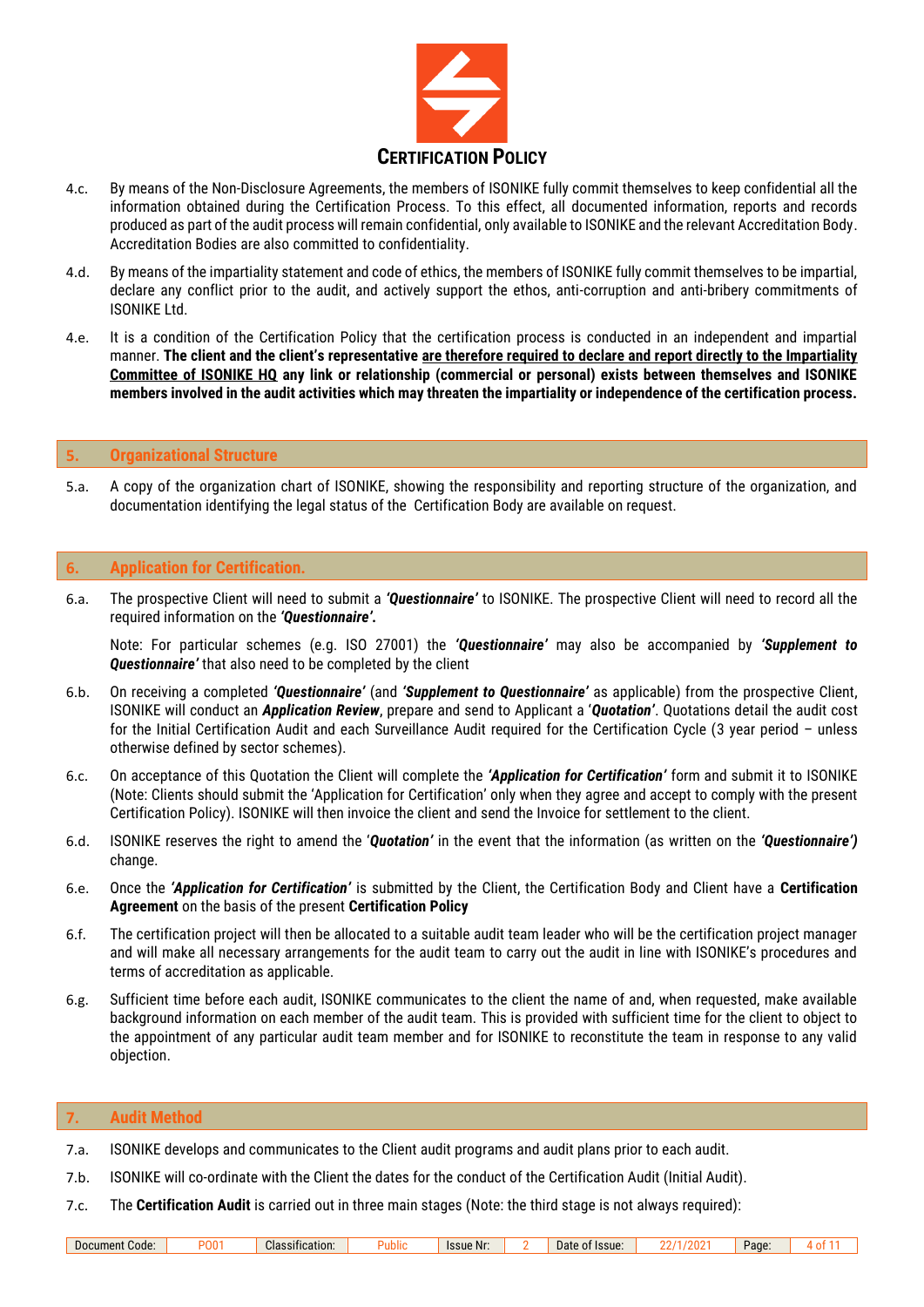

- The **Stage 1 Audit** is designed to demonstrate that the client has a management system that meets the requirements of the appropriate standard. It will normally involve an on-site review of the documentation, a limited audit of some of the management processes (if available) and development of a plan for the Stage 2 audit. A full report will be given to the client and a date will be agreed for the Stage 2 audit. In exceptional circumstances this process may be conducted at ISONIKE's offices.
- The **Stage 2 Audit** is carried out on-site at the client's premises and will determine that the client has fully implemented the management system and that they meet the requirements of the appropriate standards or specifications (including relevant legislation).
- The **Follow Up** audit, is an additional audit that may be required to confirm the effective Corrective Actions taken and implemented for rectifying Nonconformities that were raised during the previous two stages.
- 7.d. Following Certification, ISONIKE must be informed if any circumstances occur which significantly affect the registration. ISONIKE reserves the right to **re-audit** if necessary.

# <span id="page-4-0"></span>**8. Certification**

- 8.a. On successful completion of all the processes up to and inclusive the Stage 2 Audit, the audit team submits a full report to ISONIKE HQ.
- 8.b. On receiving a report containing the positive recommendation of the audit team and confirming that the client's management system is meeting the requirements of the relevant standards or specifications, the report will be reviewed together with supporting documentation by a suitably qualified and authorized member(s) of ISONIKEs technical management. Upon successful review, this member(s) will, if agreeing with the recommendation, takes the Certification decision on behalf of ISONIKE.
- 8.c. ISONIKE reserves the right to delay or postpone its decision on certification in order to take proper account of new or additional information if / as deemed necessary for taking the certification decision.
- 8.d. Once ISONIKE is satisfied that the Client meets all the Certification Requirements, a positive Certification Decision is taken, and the issuance of a *Certificate* (with the Certification Number and Certification Scope) is authorized.
- 8.e. Issued Certificates are sent to Client.
- 8.f. The main details of certificates issued are published information (see later section on 'Publicity')
- 8.g. The certificate and the audit reports remain property of ISONIKE.
- 8.h. The certificate is normally valid for a period of 3 years (referred to a Certification Cycle) . This validity can be changed is cases were:
	- The accreditation standard / sector scheme requires different validity (e.g. FSC standards requires 5 years validity)
	- There is a good reason (at the absolute discretion of ISONIKE) to limit the validity to a smaller period. Note: The minimum validity of a certificate is 12 months.
	- There is good reason to Suspend, Reduce the Scope or Withdraw the Certificate.
- 8.i. The status and validity of each Certificate can be checked online by any third party using the QR Code via the ISONIKE database or website.

#### <span id="page-4-1"></span>**9. Maintenance of Certification, Surveillance and Recertification Visits.**

- 9.a. Following the issuance of a Certificate, ISONIKE maintains certification based on demonstration that the client continues to satisfy the requirements of the management system standard.
- 9.b. A condition for the Client to maintain the Certification for the full certificate's period (normally 3 years) is that audit visits (**Surveillance audits**) shall be carried out at the Client's premises at least once per year (in periods not exceeding 12 months). Surveillance audits are on-site auditing of the certified client's management system's fulfilment of specified requirements with respect to the standard to which the certification is granted. These shall cover aspects of the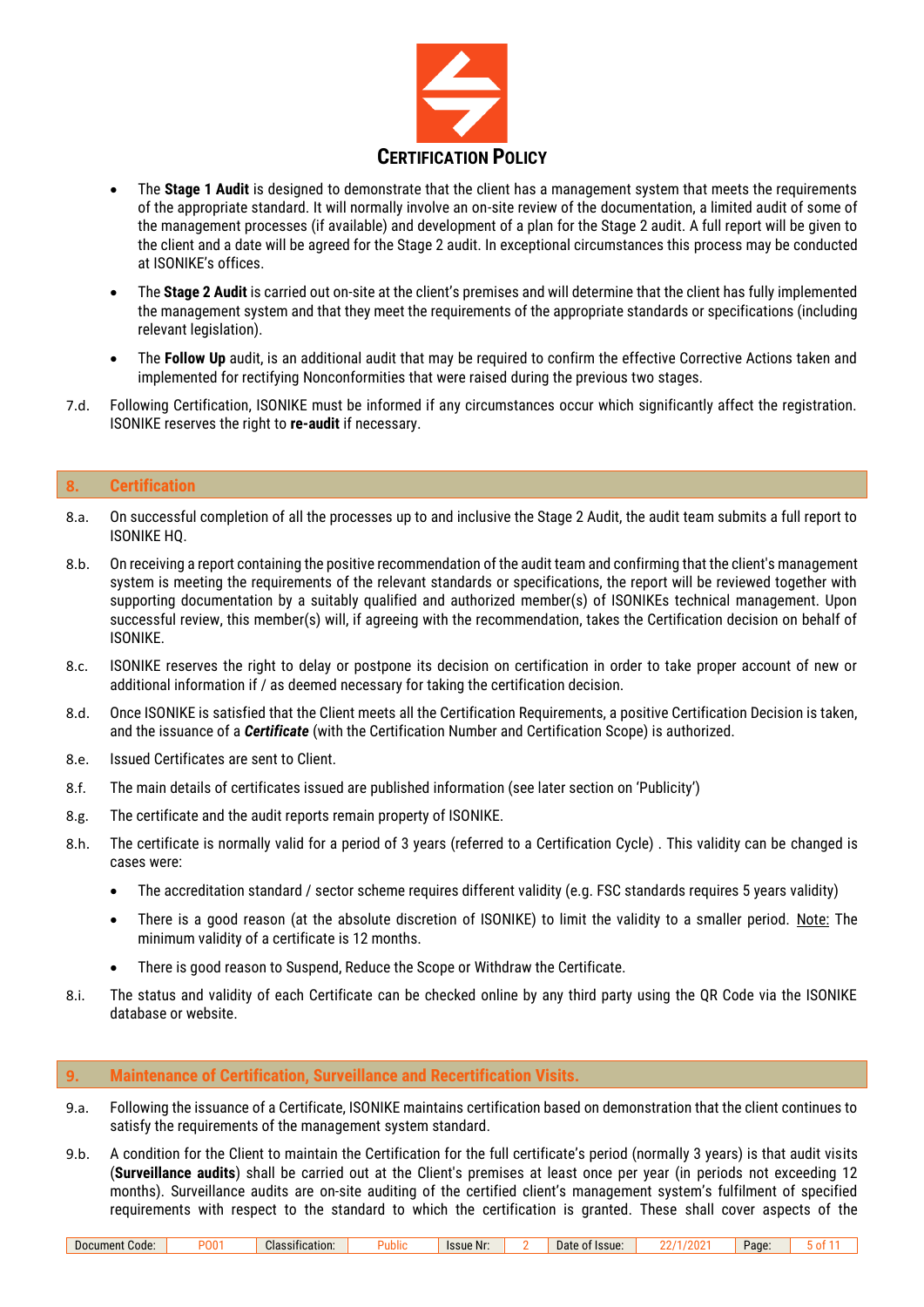

management system elements, documentation, company's processes depending on the type of certification services provided, at the discretion of the audit team leader. The Client shall give access to all sites and areas for surveillance purposes whenever deemed necessary.

- 9.c. The costs of the Surveillance audits are included in the initial Quotation The Client agrees to meet the costs of the Surveillance audits.
- 9.d. Further visits and unannounced visits may be carried out if areas of concern are identified. The client agrees to meet the extra costs relating to such increased visits if required.
- 9.e. The Client shall maintain a register recording all customer complaints and security or safety-related incidents reported by an enforcing authority or users relating to those covered by the Certificate and make this available to the Certification Body on request.
- 9.f. The Client shall maintain the respective corrective actions for all customer complaints and security or safety-related incidents and make this available to the Certification Body on request.
- 9.g. The Client shall be informed of the results of each surveillance visit.
- 9.h. To extend the Certification beyond the 3 year period (i.e. for a new certification cycle), a **Recertification** audit is required covering the next 3 year period. On this respect, ISONIKE will send a new Quotation to the Client.
- 9.i. It is an accreditation requirement that at recertification, all non-conformities are suitably addressed before expiry of the existing certificate. It is required therefore that planning of recertification audits shall allow sufficient time for the client to address nonconformities and for ISONIKE to review and accept these actions prior to expiration of certification.

#### <span id="page-5-0"></span>**10. Expansions or changes to the Scope or Details of Registration**

- 10.a. This may be applied for in the same way as the initial audit (initiated with submission of *'Questionnaire'* etc as applicable), indicating the legal, commercial, organizational status or ownership, organization and management, the expanded or changed scope of certification, change of name or address, additional standards, or other changes required. The submission of formal documentation or an audit may be required to verify the changes or additions. If successful, a new certificate indicating the new scope or changes will be issued by ISONIKE.
- 10.b. There will be a charge for any change which involve the re-issue of a certificate. This shall be communicated in advance to the client following the submission of formal inquiry.
- 10.c. All advertising matter must be amended if the scope of certification is reduced.

# <span id="page-5-1"></span>**11. Publicity**

#### **11.a. Publicity by ISONIKE**

- 11.a.i. In order to comply with Accreditation Standards, ISONIKE shall make publicly accessible a summary and the status of certification.
- 11.a.ii.Accordingly, once a certificate has been issued, ISONIKE will maintain and make publicly accessible (through a unique QR Code and via ISONIKE's website and/or upon request) the information about certification granting, expanding, suspending or withdrawing of Clients certificates.
- 11.a.iii. ISONIKE's databe (accessible though the QR Code printed on the certificate) webpage provide the means for any third party to confirm the validity of a given certificate.
- 11.a.iv. Publicly accessible information on each certificate include the following:
	- Company Name
	- Company Address
	- Scope of Registration
	- Certificate Expiry Date

Document Code: PO01 Classification: Public Issue Nr: 2 Date of Issue: 22/1/2021 Page: 6 of 11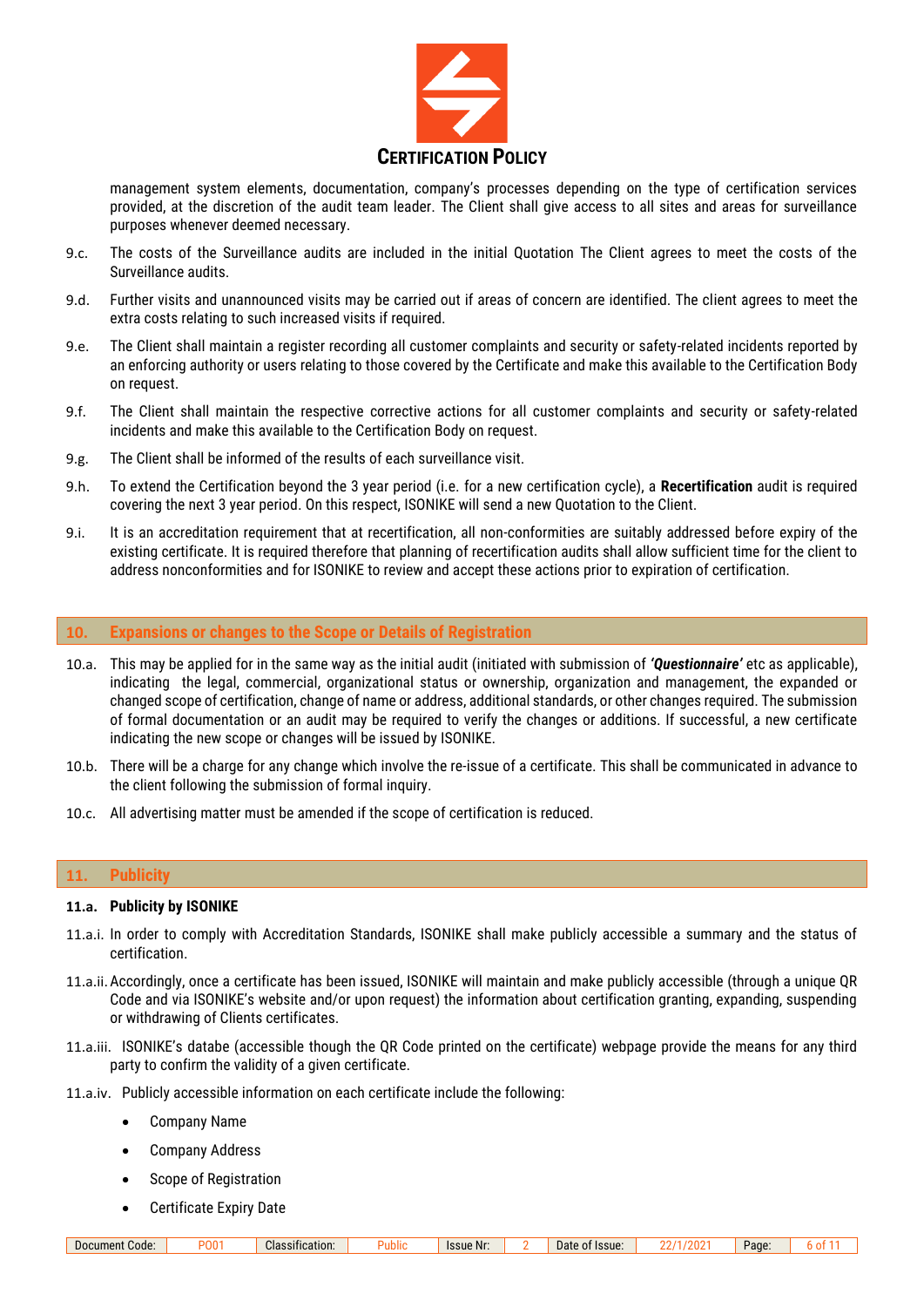

- Standards Registered
- Status of Certificate (can be a) Valid, b) Valid with Planned Audit Overdue, c) Suspended and d) Withdrawn.
- Electronic Copy of the Certificate
- 11.a.v. By means of submitting its '*Application for Certification'* to ISONIKE, the Client consents for the above information to be Publicly accessible.

#### **11.b. Publicity by Client**

- 11.b.i. Once a certificate has been issued, but not before, the Client has the right to publish the fact. The relevant logos can be used on its stationery and website, relating only to the audited scope of certification and the relevant standards or specifications.
- 11.b.ii.The separate document with title '*Policy on the Use of Certification and Accreditation Logos*' relating to the rules governing the use of these logos is available via the ISONIKE website or by contacting ISONIKE directly. These rules cover both ISONIKEs logo and were applicable, the Accreditation Body's logo.
- 11.b.iii. The Client must not make or permit any misleading statement regarding its Certification, or permit the use of a Certification document or any part thereof in a misleading manner. Any references to the Client's management system Certification must not imply that ISONIKE certifies a product, service or process.
- 11.c. Once certified, ISONIKE may contact clients by post, email, fax or telephone in connection with the certification and other services that may be considered of interest.

## <span id="page-6-0"></span>**12. Certificate Misuse**

- 12.a. ISONIKE will provide guidance and take all reasonable precautions to ensure that there is no misuse of its certificate and registered marks & logos.
- 12.b. The client undertakes to use certification marks or accredited certification marks as appropriate to its audited scope of certification and for the relevant standards or specifications.
- 12.c. The client undertakes to use certification marks according the Use of Certification and Accreditation Logos Policy.
- 12.d. The client must not use its certification in such a manner that would bring ISONIKE and/or the certification system into disrepute.

## <span id="page-6-1"></span>**13. Payment of Audit Fees and Expenses**

#### **13.a. Audit Fees.**

- 13.a.i. ISONIKE will invoice the Audit Fees to the Client prior to the relevant Audits. All charges will be in accordance with the *Quotation*.
- 13.a.ii.As part of the Impartiality, Anti-corruption and Anti-bribery commitments, all audit fees are payable at least 14 days prior to the start of the audit.

## **13.b. Audit Expenses.**

- 13.b.i. If the audit is taking place at an area where ISONIKE has no office, then audit expenses (travelling, accommodation and launching) may be applicable. ISONIKE will communicate these with the *Quotation*.
- 13.b.ii.In the event that such audit expenses are applicable, the client will undertake to make all necessary arrangements directly if possible. If this is not possible or preferable, then ISONIKE may undertake to make these arrangements and invoice the Client.
- 13.b.iii. The Charges on audit expenses, travelling and accommodation arrangements are provided in the *'Policy for Audit Expenses, Travelling and Accommodation'.* The Client agrees with this Policy
- 13.b.iv. Extra fees will be invoiced and are payable for:

|  | Courier services $-$ if requested by the Client. |  |
|--|--------------------------------------------------|--|
|  |                                                  |  |

| $n_{\rm h}$<br>Document Code:<br>Page.<br>lssue:<br>Classification:<br><b>Issue Nr</b><br>Date<br>υu<br>IVI<br>טווטו |
|----------------------------------------------------------------------------------------------------------------------|
|----------------------------------------------------------------------------------------------------------------------|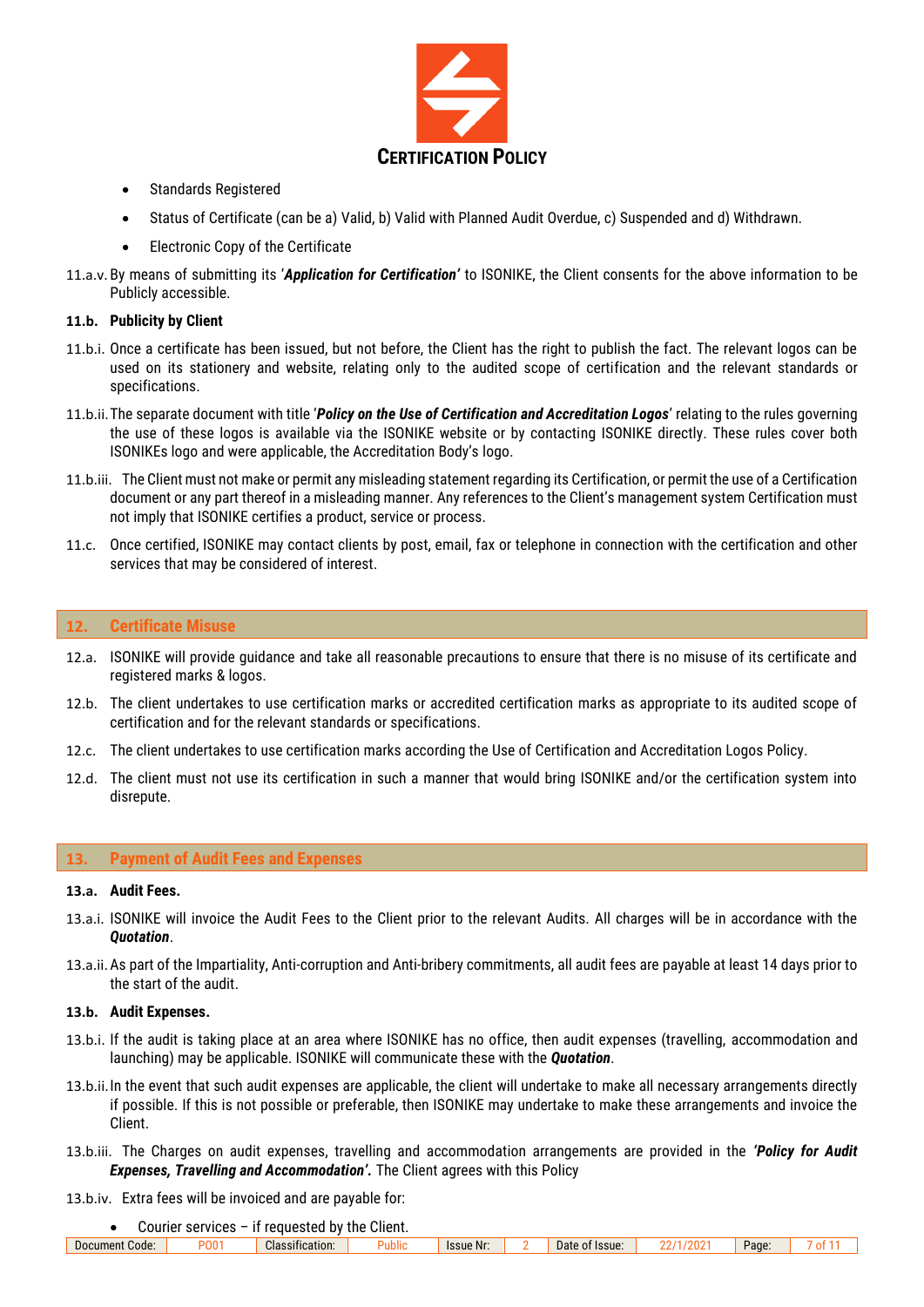

- Special Certificate  $(A3)$   $-$  if requested by the Client
- Certificates that need to be re-issued for reasons such as change of company name or address or minor changes to scopes of certification.
- Extra visits or office close outs as a result of non-compliance will be chargeable at ISONIKE's standard fee at the time.
- 13.c. All fees paid to ISONIKE are strictly non-refundable.

## <span id="page-7-0"></span>**14. Cancellation of Planned Visits.**

- 14.a. Upon confirmation of the Audit Dates, ISONIKE is committing resources for meeting these audit days.
- 14.b. Consequently, a fee will be charged if a visit is postponed or cancelled by Client's initiative within 15 working days of its planned occurrence. The fee chargeable will normally be half of ISONIKE's current standard fee.
- 14.c. Additional expenditure that has been incurred and is not reclaimable (such as flights or hotels) will also be levied.

# <span id="page-7-1"></span>**15. Certificate Suspension, Reduction of Scope or Withdrawal.**

- 15.a. Following a successful audit of a client's management system to the appropriate standards or specifications, ISONIKE reserves the right at its own discretion to have Certificate suspended, have its Scope reduced or have the Certificate withdrawn as follows:
- 15.b. **Suspension of a Certificate** (normally does not exceed 6 months).
- 15.b.i. A suspension of a Certificate may occur when the client's certified management system has persistently or seriously failed to meet:
	- Certification requirements and/or
	- Requirements for the effectiveness of the management system and/or
	- Provisions of the present Certification Policy.

Examples of –but not limited to- such failures to meet certification requirements are:

- Continued misuse of logos
- Failure to apply corrective action as a result of non-conformities found during audits
- Any other breach of ISONIKE's Certification Policy
- The certified client does not allow surveillance or recertification audits to be conducted at the required frequencies (that shall not exceed 12 months), or
- The certified client has voluntarily requested a suspension.

15.b.ii.The suspension of a Certificate is reflected automatically via ISONIKE's website.

- 15.b.iii. ISONIKE reserves the right to either notify in written the Client for the suspension of the Certificate or to update without further notice the database that is connected to the ISONIKE's website.
- 15.b.iv. Under suspension, the Client's management system certification is temporarily invalid. The Client will need to refrain from further promotion of its certification. ISONIKE shall make the suspended status of the certification publicly accessible and shall take any other measures it deems appropriate.
- 15.b.v.ISONIKE restores the suspended certification if the issue that has resulted in the suspension has been resolved.
- 15.b.vi. A additional fee will apply for re-instatement following suspension.
- 15.b.vii. Failure to resolve the issues that have resulted in the suspension in a time established by the certification body shall result in withdrawal or reduction of the scope of certification .

#### **15.c. Reduction of a Certificate Scope.**

| Code<br>Docur<br>ment | חי | $\cdot$<br>Classification: | uunu | <b>Issue Nr:</b> | <b>Issue</b><br>Date<br>$\mathbf{u}$ | Page: |  |
|-----------------------|----|----------------------------|------|------------------|--------------------------------------|-------|--|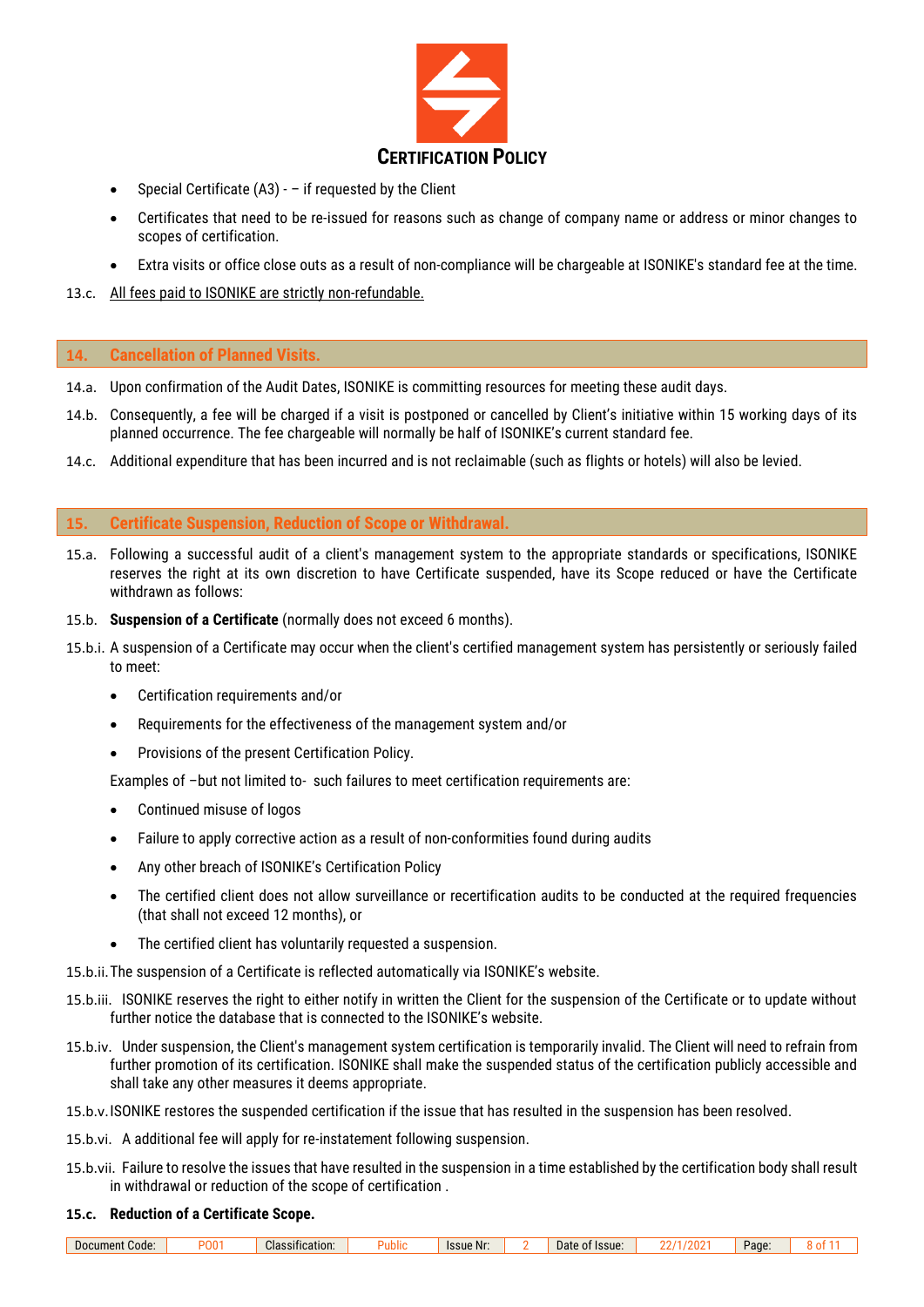

- 15.c.i. ISONIKE will reduce the client's scope of certification to exclude the parts not meeting the requirements, when the certified client has persistently or seriously failed to meet the certification requirements for those parts of the scope of certification. Any such reduction shall be in line with the requirements of the standard used for certification.
- 15.c.ii. Under Reduction of a Certificate Scope, the Certificate will be replaced.
- 15.c.iii. A fee will apply for the issuance of a new Certificate following the Reduction of Scope.

## **15.d. Withdrawal of a Certificate.**

- 15.d.i. A Withdrawal of a Certificate may occur when the clients fails to resolve the issues that have resulted in the suspension in a time established by ISONIKE
- 15.d.ii.Upon withdrawal of its certification, the client must discontinue use of all advertising matter that contains a reference to certification.

### <span id="page-8-0"></span>**16. Appeals Procedure**

- 16.a. The Client has the right to appeal any of the decisions made by ISONIKE.
- 16.b. Notification of the intention to appeal must be made in writing and received by ISONIKE within seven days of receipt.
- 16.c. An Appeals Form will be sent to the Client for completion and must be returned to the ISONIKE within 14 days of receipt, supported by relevant facts and data for consideration during the Appeals Process.
- 16.d. All appeals are forwarded to ISONIKE and are put before the appeal's committee. ISONIKE shall be required to submit evidence to support its decision. Any decision of ISONIKE shall remain in force until the outcome of the appeal.
- 16.e. The decision of the appeal's committee shall be final and binding on both the Client and ISONIKE. Once the decision regarding an appeal has been made, no counter-claim by either party in dispute can be made to amend or change this decision.
- 16.f. In instances where the appeal has been successful no claim can be made against ISONIKE for reimbursement of costs or any other losses incurred.

# <span id="page-8-1"></span>**17. Client Complaints and Comments.**

- 17.a. If anybody has cause to complain to ISONIKE, the complaint shall be made in writing, without delay, and addressed to the Certification Manager of ISONIKE HQ. If the complaint is made against the Certification Manager, the letter of complaint shall be addressed to the Managing Director of ISONIKE HQ.
- 17.b. The complaint shall be acknowledged in writing following receipt. The complaint will then be independently investigated by ISONIKE and closed on satisfactory conclusion of the investigation. Following closure the complainant will be informed that the investigation has reached its conclusion.
- 17.c. All clients are strongly encouraged to communicate to the impartiality committee any issue that comes to their attention concerning the Anti-corruption and Anti-bribery commitment of ISONIKE.

#### <span id="page-8-2"></span>**18. Force Majeure**

- 18.a. If ISONIKE is prevented from performing or completing any service for which the Certification Agreement has been made by reason of any cause whatsoever outside ISONIKE' control, including, but not limited to, acts of god, war, terrorist activity or industrial action; failure to obtain permits licenses or registrations; illness, death or resignation of personnel or failure by Client to comply with any of its obligations under the Certification Agreement, the Client will pay to ISONIKE:
	- The amount of all abortive expenditures actually made or incurred;
	- a proportion of the agreed fees equal to the proportion (if any) of the service actually carried out;,
- 18.b. and ISONIKE shall be relieved of all responsibility whatsoever for the partial or total non-performance of the required Services.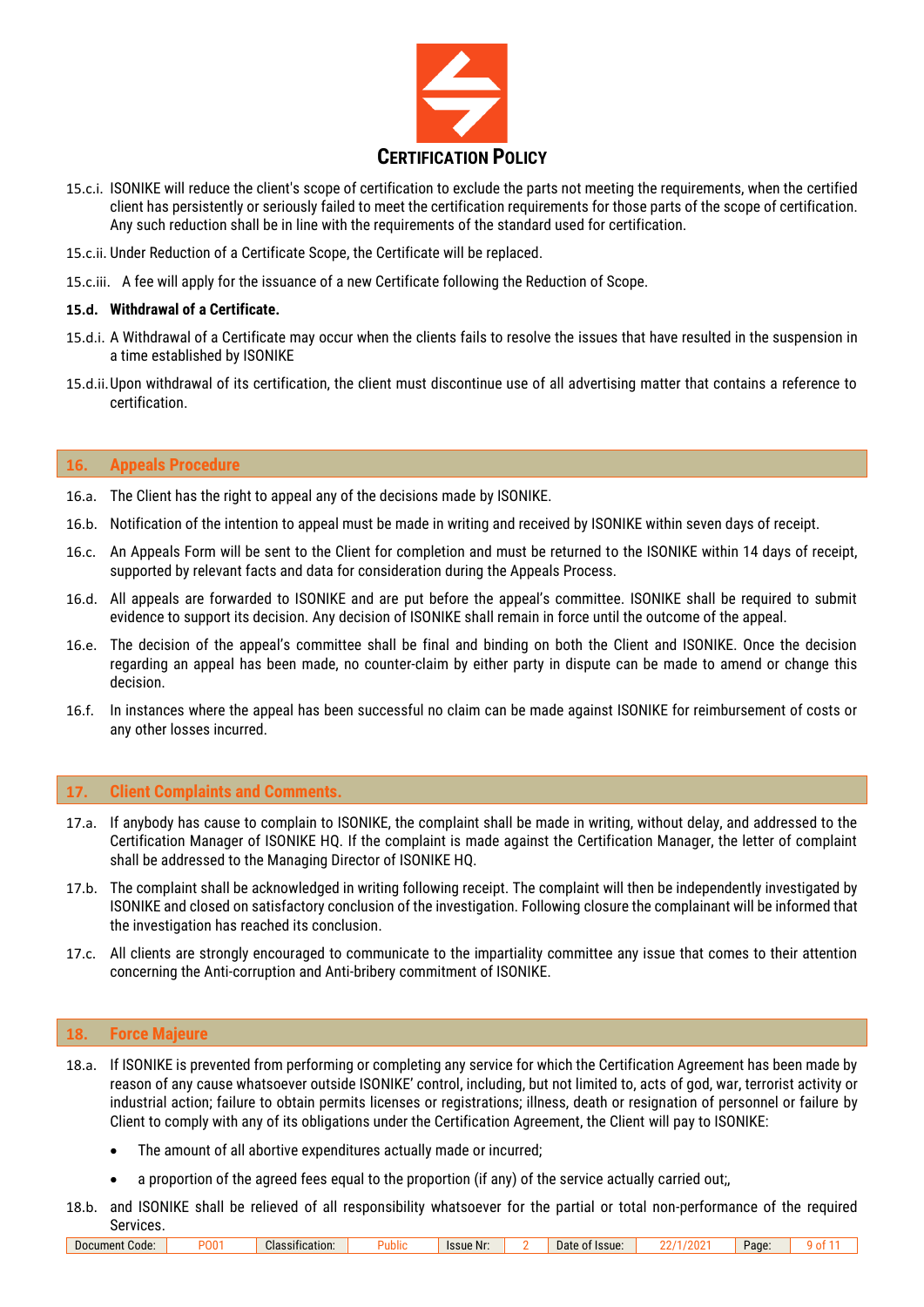

## <span id="page-9-0"></span>**19. Limitation of Liability and Indemnity**

- 19.a. **ISONIKE** undertakes to exercise due care and skill in the performance of the Certification Services and accepts responsibility only in cases of proven negligence.
- 19.b. Nothing in these General Conditions shall exclude or limit ISONIKE' liability to the Client for death or personal injury or for fraud or any other matter resulting from ISONIKE' negligence for which it would be illegal to exclude or limit its liability.
- 19.c. Subject to 19.b. of this section, the total liability of ISONIKE to the Client in respect of any claim for loss, damage or expense of any nature and howsoever arising shall be limited, in respect of any one event or series of connected events, to an amount equal to the fees paid to ISONIKE under the Contract (excluding Value Added Tax thereon).
- 19.d. Subject to 19.b. of this section, ISONIKE shall have no liability to the Client for claim for loss, damage or expense unless arbitral proceedings are commenced within one year after the date of the performance by ISONIKE of the service which gives rise to the claim or in the event of any alleged non-performance within one year of the date when such service should have been completed.
- 19.e. Subject to 19.b. of this section ISONIKE shall not be liable to the Client nor to any third party:
	- For any loss, damage or expense arising from (i) a failure by Client to comply with any of its obligations herein (ii) any actions taken or not taken on the basis of the Reports or the Certificates; and (iii) any incorrect results, Reports or Certificates arising from unclear, erroneous, incomplete, misleading or false information provided to ISONIKE;
	- For loss of profits, loss of production, loss of business or costs incurred from business interruption, loss of revenue, loss of opportunity, loss of contracts, loss of expectation, loss of use, loss of goodwill or damage to reputation, loss of anticipated savings, cost or expenses incurred in relation to making product recall, cost or expenses incurred in mitigating loss and loss or damage arising from the claims of any third party (including without limitation product liability claims) that may be suffered by the Client; and
	- Any indirect or consequential loss or damage of any kind (whether or not falling within the types of loss or damage identified in (b) above).
- 19.f. Except for cases of proven negligence or fraud by ISONIKE, the Client further agrees to hold harmless and indemnify ISONIKE and its officers, employees, agents or subcontractors against all claims (actual or threatened) by any third party for loss, damage or expense of whatsoever nature including all legal expenses and related costs and howsoever arising (i) relating to the performance, purported performance or non-performance, of the Services or (ii) out of or in connection with the Client's product, process or service the subject of the certification (including, without limitation, product liability claims).
- 19.g. Each party may take out adequate insurance to cover its liabilities under the Contract.

## <span id="page-9-1"></span>**20. Witnessed Audits by Accreditation and Authorized Bodies**

- 20.a. In order to conform to accreditation and certification requirements, ISONIKE auditors shall be regularly witnessed.
- 20.b. It is a condition of the Certification Policy that all ISONIKE certificated clients should, if requested, allow representatives of Accreditation and Authorized Bodies to witness ISONIKE auditors carrying out audits. Failure to allow this could jeopardize the client's certification.
- 20.c. It is clarified that the Representatives of Accreditation and Authorized Bodies do not interfere with the auditing process, and they have also signed Non-Disclosure agreements with their Organizations.

# <span id="page-9-2"></span>**21. Audit Team**

- 21.a. ISONIKE will provide an appropriately qualified Audit Team or Individual Auditor to conduct the Audit in accordance with the Audit Plan or other arrangements made with the client.
- 21.b. The client has the right to object to any Individual Auditor but must do so immediately upon notification of the individuals that comprise the Audit Team. These objections (if any) should be justified.

| Code:<br>Document |  | <b>Classification:</b> | . | <b>Issue Nr.</b> |  | Issue<br>Jate<br> |  | Page |  |
|-------------------|--|------------------------|---|------------------|--|-------------------|--|------|--|
|-------------------|--|------------------------|---|------------------|--|-------------------|--|------|--|